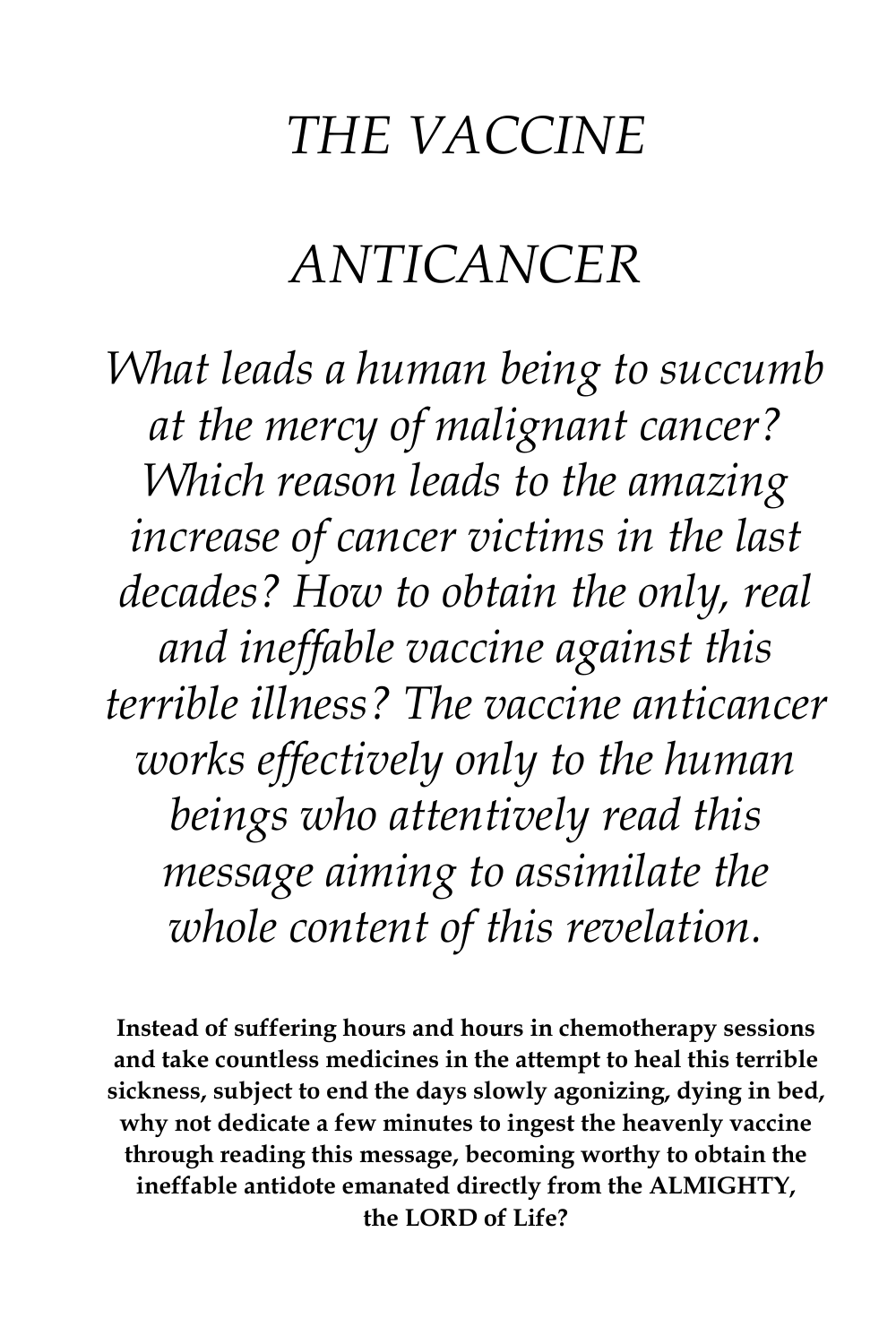## **THE VACCINE ANTICANCER**

## **S**o said **INRI CRISTO**:

"**T**he human body is an energetic whole like a dynamo generator of energy. When body, mind and spirit co-exist and work harmoniously, the energy flows positively and provides physical and spiritual health. By suffering a shock, a crash, an interruption, a short circuit in the system, the dynamo simply gets stagnant, stops working; it simply does not produce any more energy. The organism, however, by suffering a blow, an internal short-circuit, an inner disharmony or aggression (what can be a heart attack, a stroke, a strong emotional stress, a disaster, a hard spiritual defeat, etc.), not exhausting the possibilities to continue working and living, **begins a process of degeneration and production of negative energy, what often leads to the appearance of cancer**. When the human being receives the neuronal impact and does not have the antidote, the vulnerable cells become sick and start to reproduce in other sick cells in a geometric progress (one produces two, that produce four, that produce eight, that produce sixteen… and so on), culminating in the exhaustion, in self-destruction, in multiple dying of organs.

**I**n the last decades, scientists from many places of the world have expressed in journalistic publications and in scientific magazines the conclusion that **the main and definitive cause for appearance of cancer is consequence of diminishing the resistance of body's own defense mechanisms (physical and chemically) combined to the emotional tensions of life.** The main causes for the increase of cancer victims are related to the non-precedent chemical offenses to the environment, air, water and food, with many carcinogenic substances, the dietetic abuses and deficiencies, the disastrous contemporary way of "living", adding to the social disputes for warranty of survival – consequence of disordered procreation. Serious researchers in the whole world have demonstrated and proved many basic causes of cancer: high level of animal protein in diet, obesity, nutritive deficiencies, smoking excessively, exposition to ultraviolet sun rays, artificial hormones used in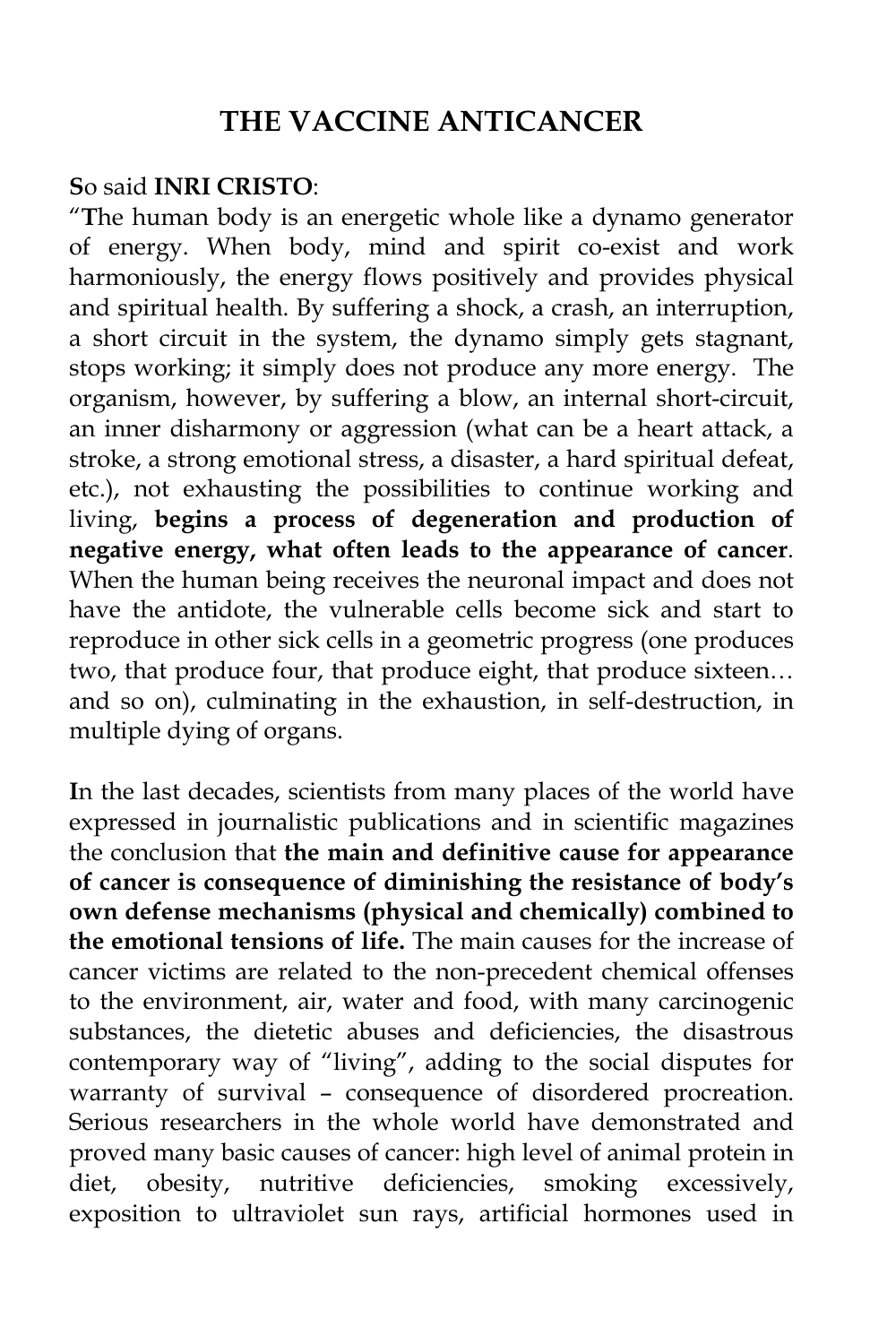production of meat, usage of artificial sweeteners, chemical preservers and color enhancers, chemicals used in maternities, in hospitals and in many cosmetic products, carbon monoxide and nitrogen dioxide present in air pollution, radioactive elements abundantly present in the environment, excessive exposition to X-Rays, fertilizers used in agriculture, floured water, excessive consumption of salt etc., and many other carcinogenic agents.

**The question is how, at the same time, subject to the same circumstances, one person catches cancer while another does not catch it.** Why do certain people succumb to the cancer and others not, if they live in the same environment, have the same alimentary habits, attend to the same social class, enjoy the same kind of leisure, suffer practically the same problems?

**M**any scientific researches have demonstrated that people unable to face conflicts and severe emotional tensions, people with anxiety, uncontrollable preoccupations, people who lived traumatic experiences and emotional loss, those suffering loneliness, disillusion, desperation, finally, people who could usually be classified as **without hope or unhappy**, these ones have more predisposition to succumb at cancer. The predisposition to catch cancer varies according to the capacity of mental resistance to the reverses of life. They brought the conclusion that, although the referred negative states of mind do not directly cause cancer, they increase the biochemical vulnerability and prepare the place for spreading the sickness. **That means that happy, victorious, joyful, triumphant people do not catch the sickness.** 

**M**y FATHER showed me that all human beings are naturally cancerous in a larger or smaller rank because all bodies are made of cells. Despite "cancer" is a repugnant word, that is the reality. **In fact, cancer only flourishes when the individual suffers a violent calamity, an emotional, social or spiritual defeat, a misfortune in his plans of life, when the possibility of carrying out his wishes is dissipated and he LOSES THE HOPE, THE TRUST IN GOD, when he DOES NOT HAVE THE CONECTION WITH THE**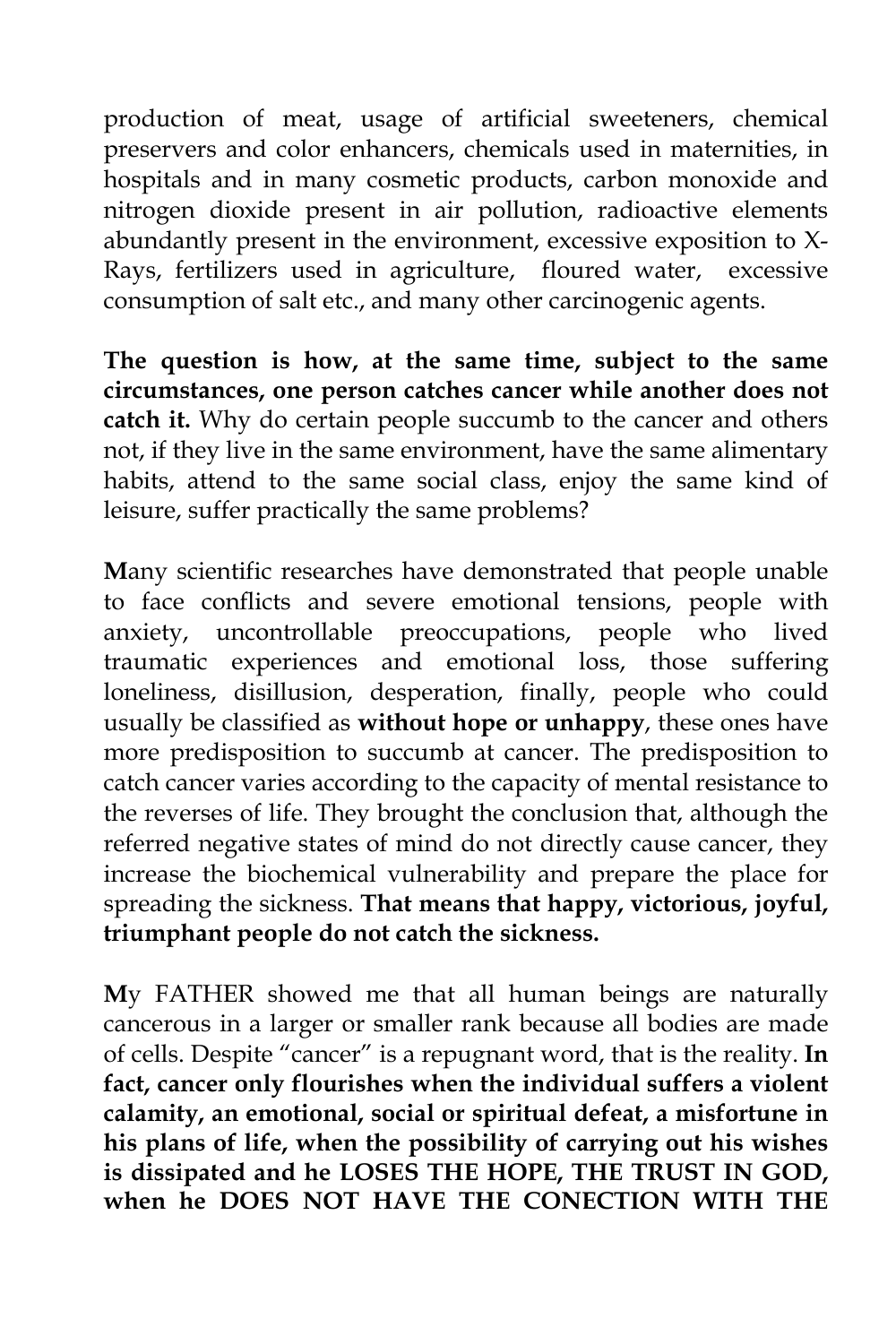**CREATOR and loses the will, the reason, the happiness to live.** Cancer is the sickness of sadness, of defeat, of failure, of despair; for this reason my FATHER revealed me that scientists will never discover a **biochemical antidote in pharmacology nor will discover the real, true cause of cancer, because CANCER IS THE SUICIDE OF SOUL.** Behold why most victims are in general people well-positioned in society, as the greater the ambitions and longings of an individual, the greater the risks, the possibilities of failing and getting sick. At the time of anguish a person may inevitably think: 'Ahhh! I am a defeated, an unsuccessful, now everything is lost, there is nothing for me anymore…'. If he **does not take in mind that casualties do not exist, there is no coincidence, everything is tied to the law of karma** (which rules over the destiny of human beings), finally, if he forgets that **nothing happens on Earth without the acquiescence of GOD**, then at the moment of 'Ahhh!', the miserable activates the mechanism for developing the sickness.

**A**t the apex of any distressing situation, instead of getting disillusioned, desperate, with no motivation, the human being must use the **ANTIDOTE, the vaccine anticancer, that consists on FULFILLING THE FIRST COMMANDMENT, love GOD and TRUST Him completely, NEVER DESPISE THE BOND WITH the CREATOR** (*"You shall love the LORD, your GOD, with all your heart, with all your soul and with all your mind" – Matthew c.22 v.37*). If the human being keeps the bond with GOD and fully trusts in the ALMIGHTY despite the suffering, the distress, the probation, the oppositions of life and thinks: 'GOD has His purposes, He knows why this is happening to me and certainly has something better reserved for the future', then he **keeps his organism active, reacting, expelling all unsuitable, carcinogenic substances and, protected by the ALMIGHTY, will be immunized**.

**D**uring the fast, my FATHER, LORD and GOD told me that the body of a human being, **His most beautiful, harmonious and sophisticated creation**, more sophisticated than any ingenious machine human brains will ever be able to build, **has an inner**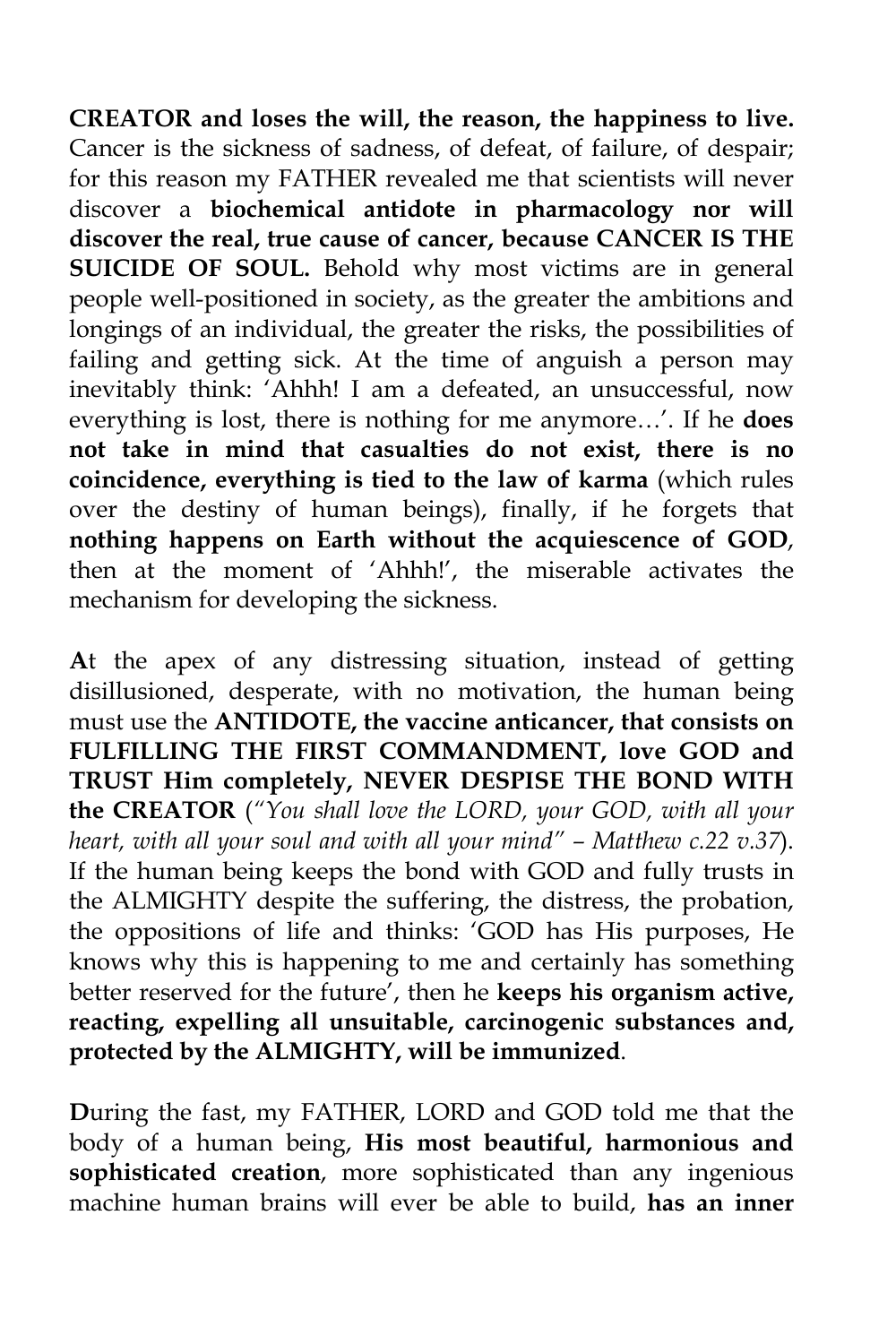**laboratory in constant activity**, whose main function consists on separating what is good from what is malicious for the organism. On one side, it expels all and every toxicant residuals able to affect the body negatively, what could culminate on awakening cancer in the cells, beginning the degeneration of organs. Therefore, by fulfilling the first commandment, in symbiosis with his CREATOR, human being uses the power of mind on his favor and **keeps the inner laboratory regularly working**, what will sweep to outside the body, through feces and urine, any harmful residual or substance. Furthermore, **when the human being trusts in GOD and lives harmoniously according to His holy and eternal law**, will have the inspiration on what he shall eat or drink, providing the annulment of negative effects from harmful substances ingested. In mother nature there are thousands of antidotes for the most variable diseases, as science is constantly demonstrating. The ingestion of a simple and many times underestimated food (a seed, a fruit, the leaf of a certain plant, a root) may protect the body. Each human being is inspired in a different way, because each one has an individual body and in each individual cancer may develop in a peculiar way. But **in most cases it is enough returning to the path of well-live, getting in tune with the LORD of Life, and then the human beings will obtain the protection against the disease**.

**I**t is indispensable pointing out that daily diet performs a fundamental role in the physiological condition of the organism. Statistics show that existence of cancer among people who suffer obesity and who eat too much meat is much larger than among individuals of normal weight or vegetarians. The appropriate nutrition influences on maintaining health. When human beings fulfill the first commandment, loving GOD before everything, they feel necessity to change habits of life. It means improving the diet with natural products (basically raw vegetables), adopt a positive mental attitude, with the thought turned to the ALMIGHTY and joy of living, trying to live near the nature, breathing pure air and drinking pure water whenever it is possible, making exercises, specially walk (as I have already said when I was called Jesus: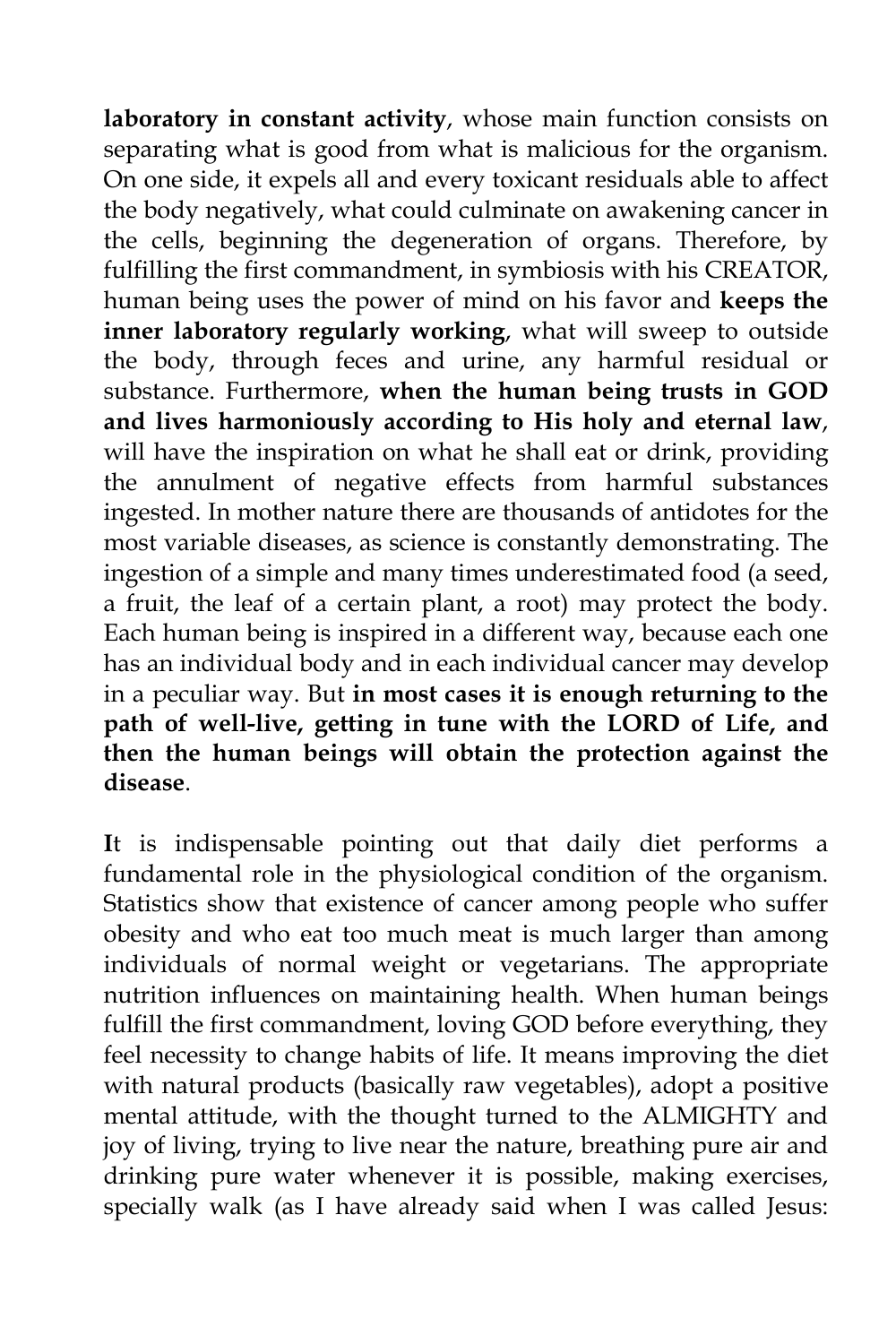"*And if anyone forces you to go one mile, go also the second mile" – Matthew c.5 v.41*), change the standard of living, abandoning a licentious, harmful lifestyle to the one that edifies health and spirituality. This way, by living in harmony with the Celestial FATHER and with mother nature, human beings activate the body and stimulate the vital organs and functions to work conveniently and provide disintoxication, **increasing and strengthening the own power of cure in the inner laboratory of the organism**. From the part of my FATHER I exhort you once more: make your part and He will help you.

**T**he inner laboratory of a human being that suffers a crash, a disillusion, a serious deception and does not trust GOD resembles a woman who loses her husband in an accident or discovers he owns a lover and then becomes discouraged, hopeless, disinterested by life; she loses the vitality to make cleaning in the house and even to wash the own clothes. So too the organism remains dirty when the internal laboratory does not react in order to clean, eliminate the existing toxins and make possible the regeneration of cells. Depression and discouragement cause the retention of dirt and filth substances ingested together the inadequate and inconvenient daily nutrition, pollution, etc. The most important attitude for not catching cancer is **keeping the inner laboratory working regularly through a positive mental condition, with the consciousness turned to GOD in every circumstance**.

**A**t the moment the patient receives the diagnosis that he is with cancer, not surrendering his destiny to the hands of the ALMIGHTY, with his own mind will take the cancer to any other side the doctor diagnoses. At the moment of weakness, being his organism debilitated, vulnerable, when the doctor says: 'Be careful, this kind of cancer may affect the bladder, the intestine, the liver…', he will fatally transport the cancer to those organs with his own mind. Then this degenerated being, in panic, starts to be his self-destroyer, his own angel of death in a trip with no return. **On the contrary, if he surrenders in the hands of Divine Providence,**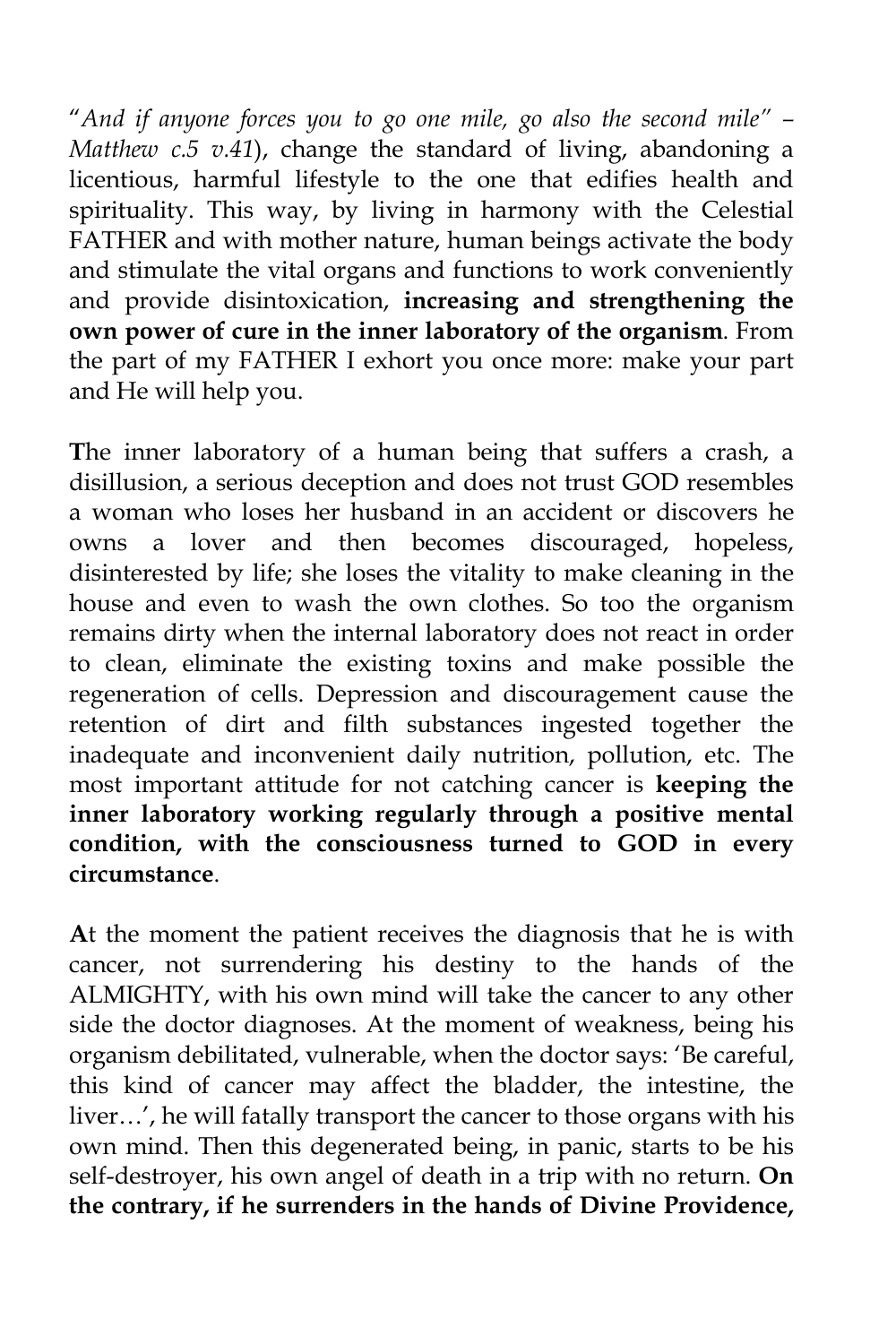**the LORD of life may inspire the doctor to provide the most appropriate palliative for abbreviating the time of atonement or may show him the shortest independent way of healing**. In the long years of peregrination over the Earth, when I put my hands on the head of a cancerous and made him feel the heat of energetic fire emanated from my FATHER, he turned to have longing to live, **as my presence on Earth means the renewal of the bond between human beings and the CREATOR, the renewal of hope in GOD**. After seeing who I am, he thinks: 'But then Christ is on Earth, so not everything is lost, so GOD exists, now I have hope because I found the Son of GOD, I have a reason to live'. From the moment a cancerous meets me and has the grace to recognize who I am, **the inner laboratory starts to work in favor of him, the count of time passes to be favorable while before it was against him**. The cancerous ones who find difficulty to come at my presence for financial reasons or geographic distance, they can obtain the blessing and the connection with GOD by praying the New Our-Father, which is the most powerful prayer, the shortest path to establish the symbiosis with my FATHER, even because it is Him who makes the works, as I have already said two thousand years ago (*"The words that I say to you I do not speak on my own; but the FATHER, who dwells in me, does His works" – John c.14 v.10*).

**I**ndependently from scientific explanations, it is fundamental that you comprehend what is the moment cancer manifests. The subtle reason of this revelation is to provide human beings the opportunity to know in advance the fatal instant that leads to develop the sickness; therefore, conscious of the antidote and forewarned, will not get sick. Scientists can inform when the pathology has already been diagnosed, they cannot foresee an occurrence of cancer, but my FATHER entrusted me the mission of explaining the real origin of the sickness and the mechanism of cure, which also carries the preventive vaccine.

**I** will enumerate some examples in order to allow assimilation.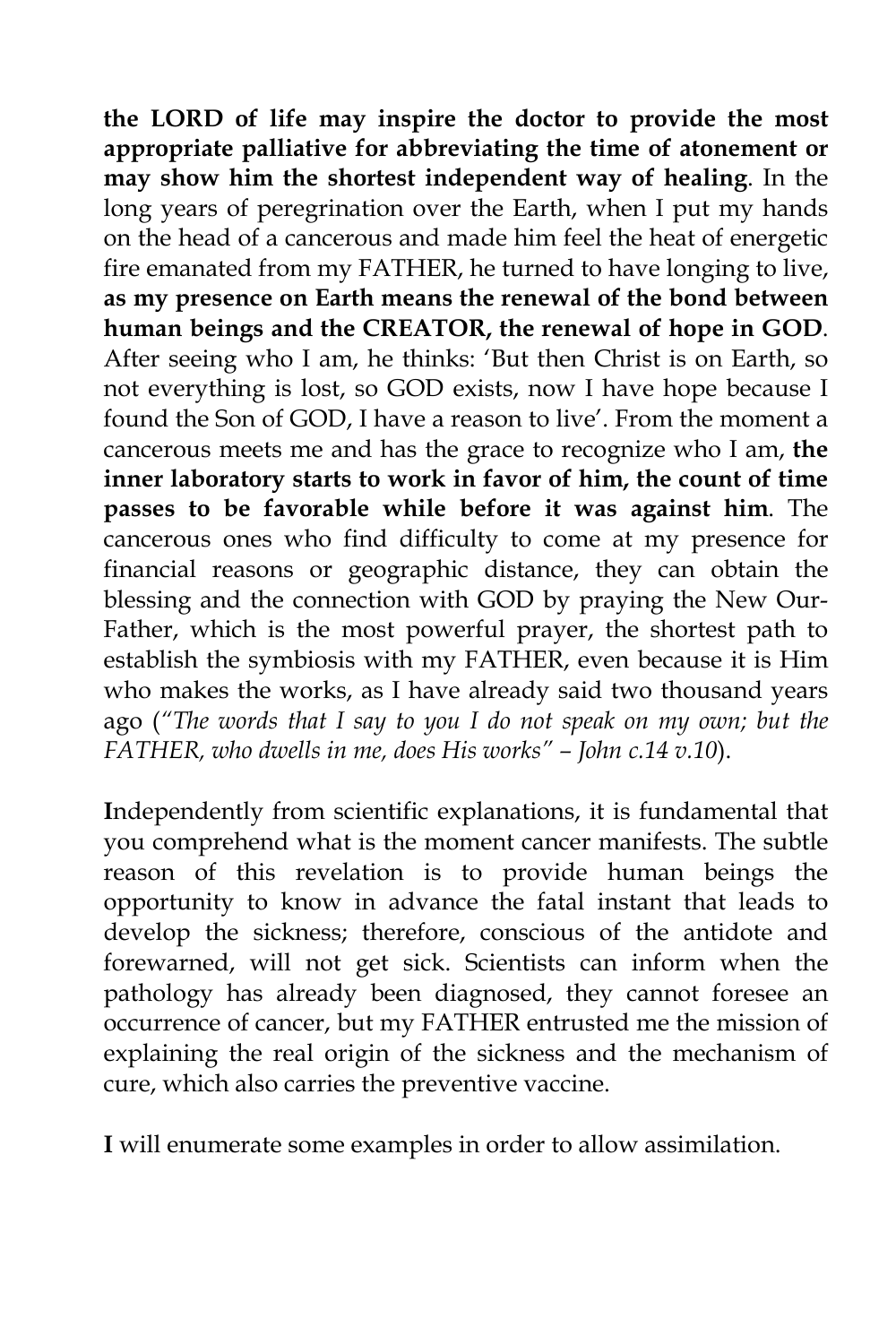- A citizen obsessively aimed to construct a building in a determined place; he spent days, months and years planning: 'Someday I will buy that land, there I will build my future and my life, that is my target'. Nevertheless, when he was about to obtain the financial resources for purchasing the property, the State Government built a headquarters of a public organ exactly in that place. So he got deeply frustrated and saw the disappearance of that hope, that plan, that wish kept for so much time. At the moment he suffered the thud, the deception, he thought: 'Ahhh! Now, never more… I am ruined...' and did not remember of GOD, then he became a victim of cancer.

 - A woman in love whose only reason to live consists on dedication and devotion to her husband, if she does not have any other objective but staying beside the partner, will get sick by discovering he has an extra-matrimonial relationship and is preparing for separation. When she surrenders to defeat and imagines: 'Ahhh! I will never be happy again, my life has no meaning, I do not have any more reason to live', at this moment she awakes the black cloud of cancer in her cells. This happened to the wife of a doctor who was in love for a work colleague. She lived for her husband and got sick when he stopped to take care of her as in the beginning of marital relationship. When I was questioned about the cure of this woman, I vehemently recommended the doctor: 'The destiny of your partner is in your hands. She will be healthy again only if you treat her with love, like it was in the beginning of your relationship'. As he is a person of good disposition, he accepted my advice and could observe the cure of his wife. He came to thank me afterwards.

 - During many years, a worker kept his savings so as to achieve his greatest material wish, that was to buy an apartment. However, soon after the acquisition, the building company went to bankruptcy and could not honor the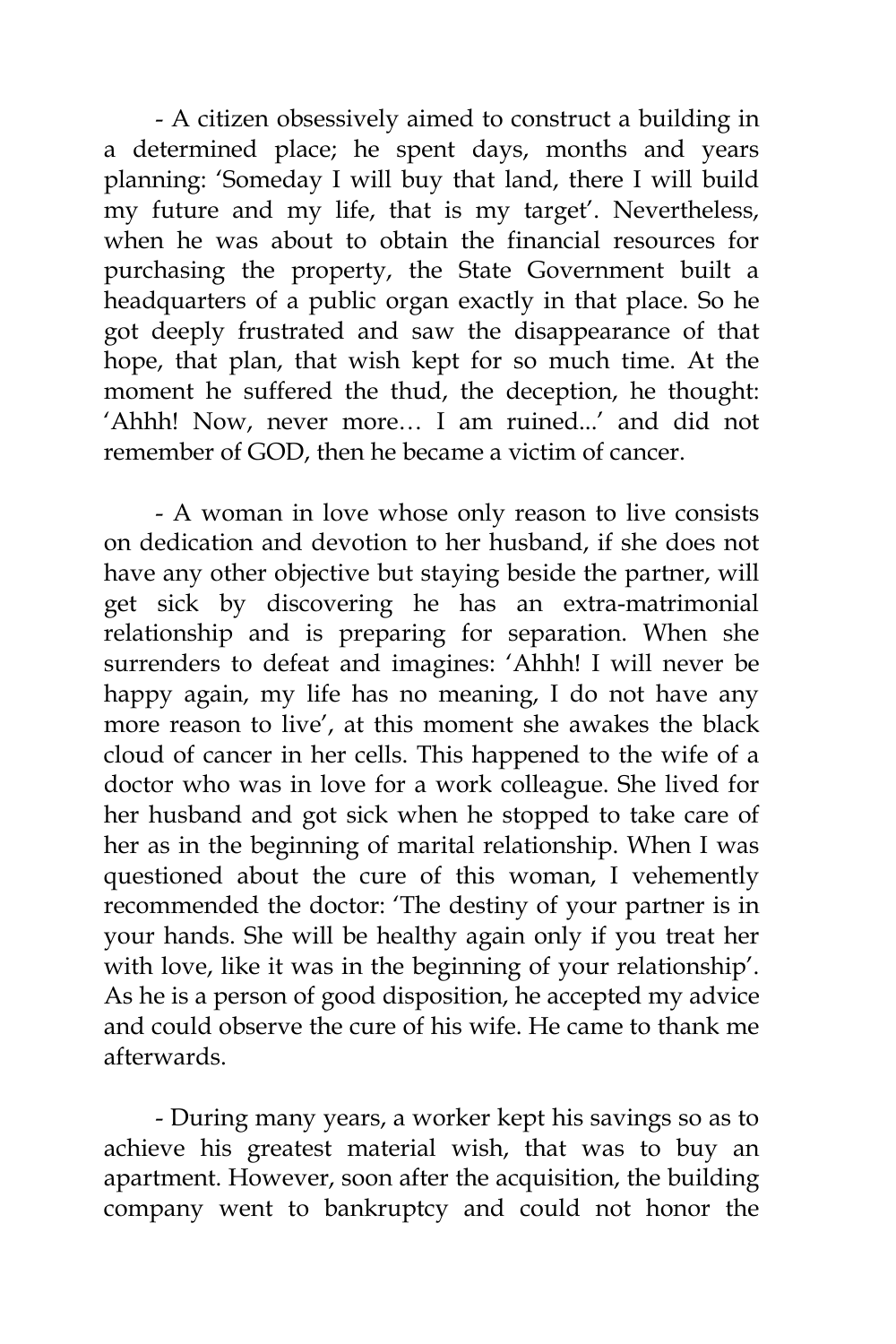compromise of delivering the immobile. At such deception, he became one more victim of cancer.

 - An executive in love for a nurse tried many times the vestibular exam to be admitted at the college of Medicine to conquest his beloved woman, but when he could not achieve his aim, succumbed at cancer.

 - A successful artist who demands a high cost from a TV channel to renew his work agreement, not assisted and then "put into the drawer" (that is, he is abandoned, discarded, forgotten by the public), has cancer. This has already happened to many artists in the whole world.

 - A family leader who strives many years to be prosperous in life and places all his hopes of genetic continuity into his son who disincarnates in a fatality, is predestined to get sick with cancer. That was the case of a famous Greek trapper whose death with cancer I had seen when his son disincarnated in an air disaster in the 70's.

 - The ex-President of Brazilian republic who committed suicide when experienced the bitter taste of betrayal – he left a letter of relief saying good-bye to Brazilian nation – did not disincarnate with cancer only because he did not have time to wait for the sickness.

 - An ex-governor of the state of São Paulo in Brazil, whose greatest dream and aim in his political life was to achieve the Presidency of Republic, by suffering a defeat in the election and realizing he would not have another opportunity, awoke cancer in his cells.

 - A Brazilian ex-minister, idealist of Plan Cruzado, at the epoch the most quoted candidate to be the future President of Republic, when he was in the apex of popularity, he saw his economic plan was failed. As a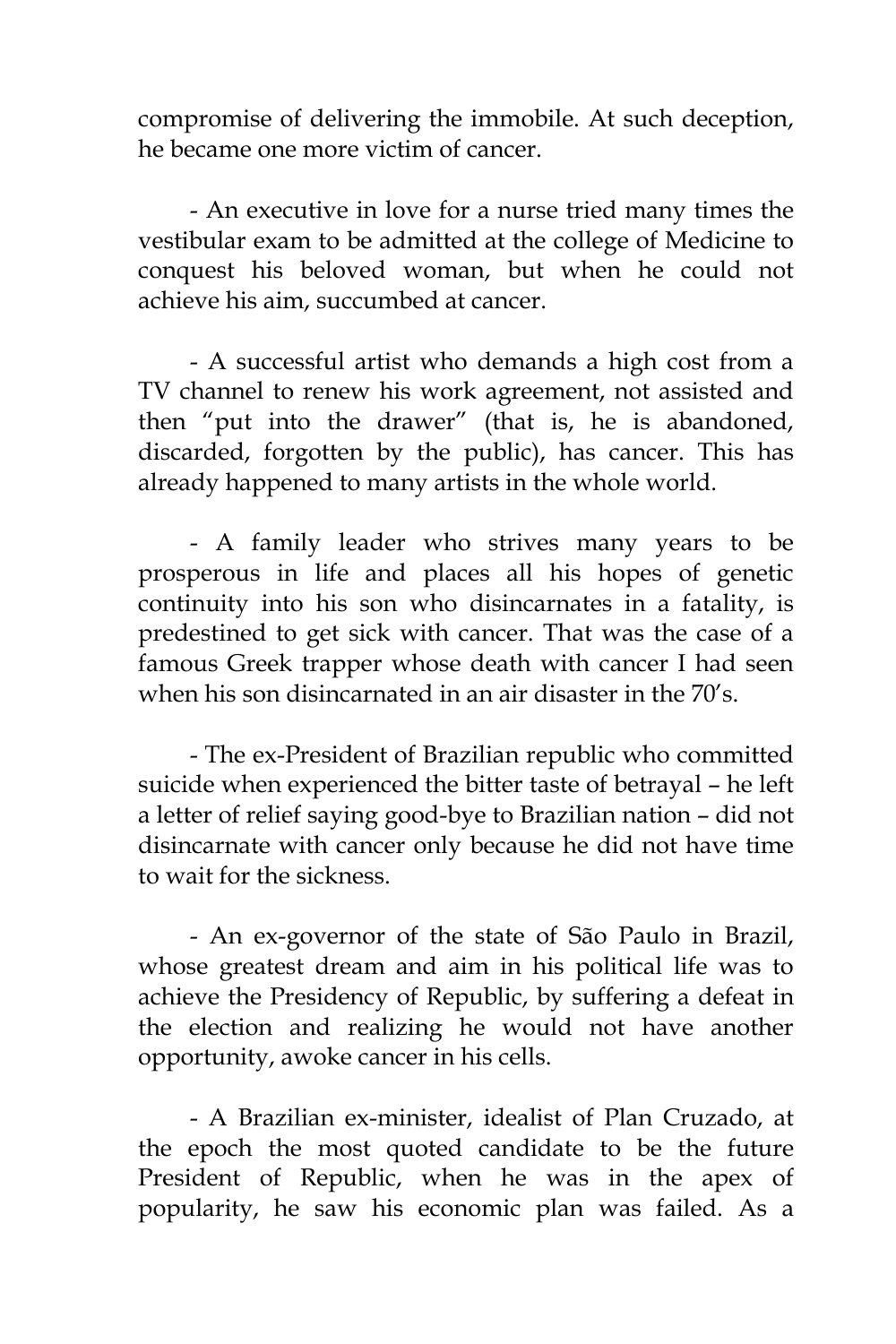consequence, there was the bankruptcy in his own business and the inevitable descending in electoral researches; he disincarnated victim of cancer.

 - In the occasion when an economic plan was adopted under the command of a Brazilian ex-minister and it confiscated all the savings kept in bank, thousands of citizens got sick with cancer, many of whom for having deposited in the bank the savings of a whole life of work at the expectation of an opportunity to buy the own house or the own car.

 - There are many young people who have cancer. I had under my care, in the city Caxias do Sul (Brazil), a teenager disillusioned by medicine who was shy and had never revealed to anybody he was in love for his neighbor. When he saw her in marriage with another man, at the moment of pain, of impact, of disillusion, he awoke cancer in his cells.

 - The woman who was considered the most beautiful journalism presenter of Brazilian TV in the 70's, exhausted victim of cancer in the summit of youth also for loving deception.

 - Sometimes, even a newly born child can become sick. You may think: 'But how can a newly born child of nine months, one year of age, who does not have any plan of life, any ideal, be with cancer?' In this case, the cause origins in a person from the family, mainly the mother, when suffering a frustration, a disillusionment, an emotional shock, a misfortune. She ends transmitting the cancer to the child by not taking care of him as usual, neglecting the cares with the infant. The child that is very united with the mother, when feels her despise and lack of nurture, ends being the victim.

 - I knew the case of a very beautiful and intelligent girl, who lived in Belem of Para (Brazil), who died with cancer at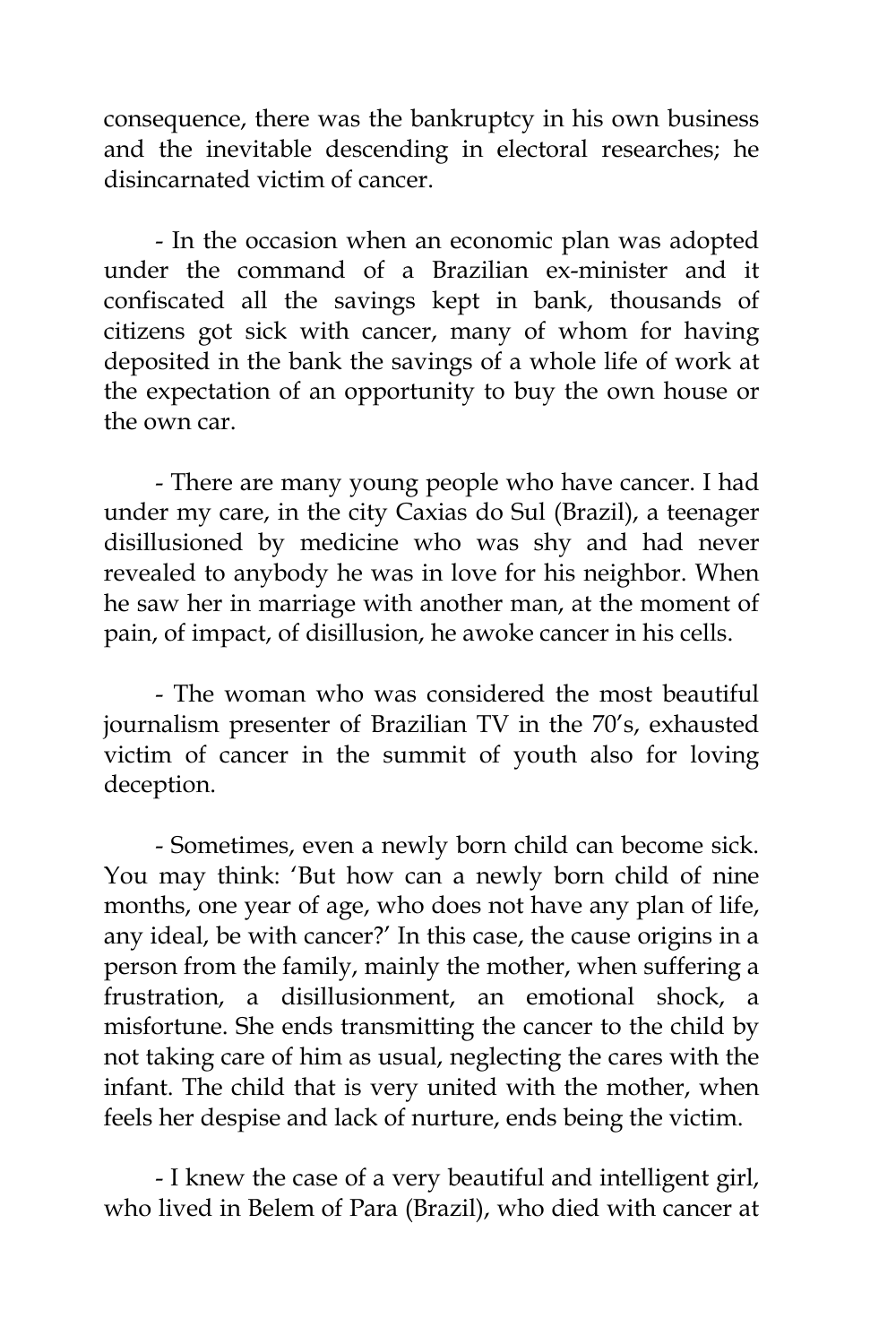the age of seven. When she received the news that a very dear member of the family would come back home after many years of absence and realized everyone had set her aside and started to gravitate around that person, who had the same name, she committed the spiritual suicide.

 - When I was ten year of age, I worked in a greengrocery whose Japanese owner, founder of an industry of fish curing, fruit of long years of work and expectative, when he foresaw the irreversible bankruptcy of his business, developed cancer, and so on.

**S**ince my childhood the Divine Providence put me in contact with cancerous people. In each different place more and more victims of the sickness appeared in my way so I would give them encouragement. Since youth I was puzzled with this sickness, the necessity to know and comprehend what leads someone to succumb was originated inside of me, also why in my presence the patient wanted to get up from bed and start a new life. Finally, my FATHER, LORD and GOD revealed me in details the origin and the only effective antidote against cancer. **In the long years of peregrination over the Earth I was lead to the bed of death of cancerous already undeceived by medicine, in attention to the request of relatives and friends**. Those who saw me and recognized me suffered a process of reversion with the sickness, for that reason they got up from the dying bed and started to live a new life for the rejoice of knowing that GOD had not despised men, He fulfilled the promise and sent me back to this world. In Salvador, state of Bahia (Brazil), a citizen about to cut the windpipe was brought to my presence in a stretcher by his son, a bank clerk; at the same moment, the human spectrum rose up and said he was hungry. I recommended him to feed on liquids and vegetable soups at the beginning to readapt the organism (look *The First Miracles* on book AWAKENER 1st part). When I stayed fifteen days in prison *São José* at the occasion of the Libertarian Act perpetrated inside the cathedral of Belem, a psychiatrist who received the blessing from my FATHER obtained the cure of leukemia (cancer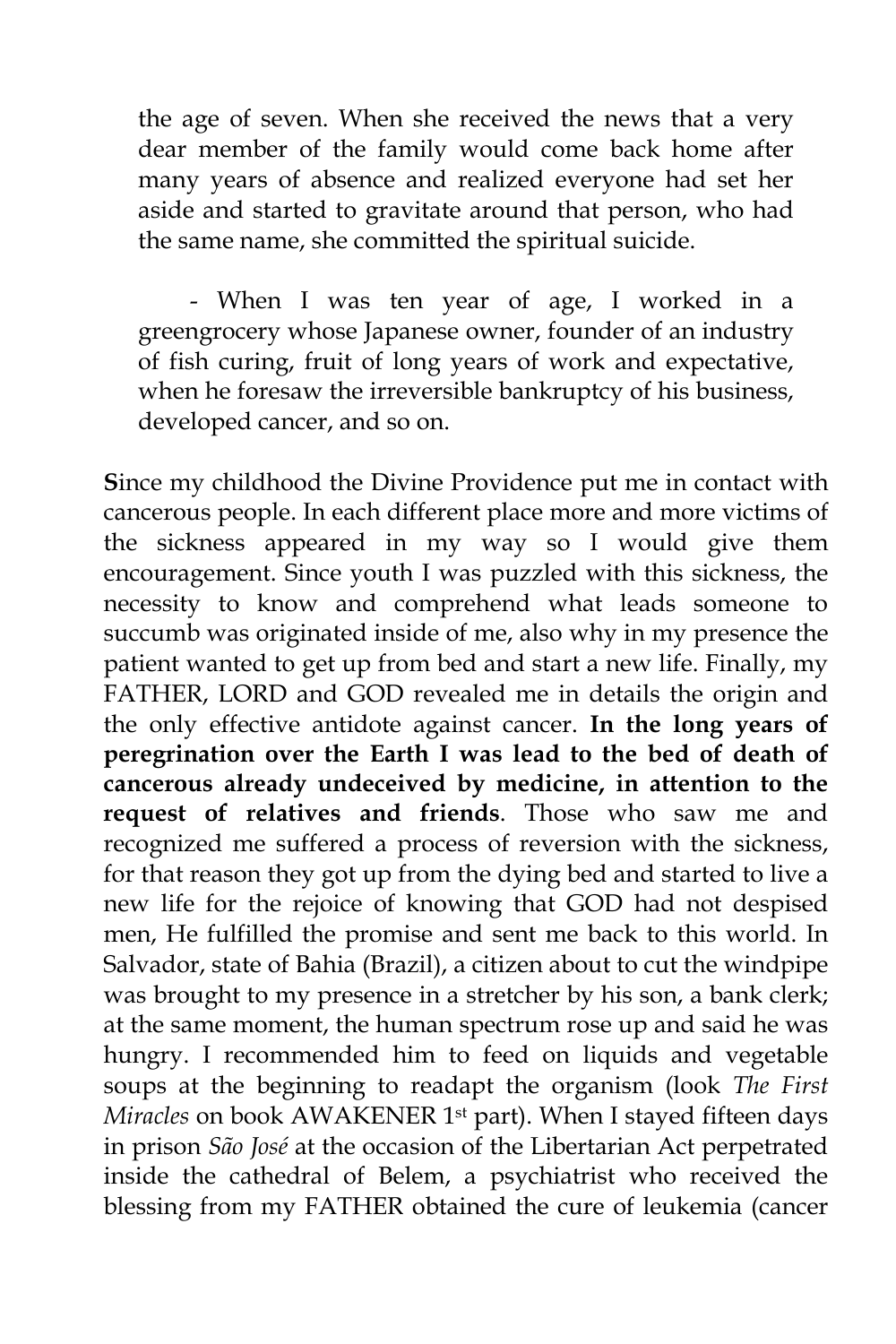in the blood). After he did the laboratory examination that certified the cure of the sickness, he was forbidden to give public testimony of my identity at Guajará TV (channel 4) under the threaten to be demitted from the post of directory in the psychiatric hospital. Despite of this, he visited me in the cell to take me coconut water and an insect protector for sleeping hammock, since in the referred prison the prisoners sleep in hammocks.

**R**ecently, the wife of a notorious Brazilian singer disincarnated with cancer. She loved him very much, however, due to familiar impediment, the singer had to wait long years in order to effect the matrimonial union. Meanwhile, he got married with an actress with similar aspect and fall in love for her; after a little time they divorced as initiative of the actress and the singer married again, with the woman of the first romance, that one previously mentioned. Only at the matrimonial life the woman realized he had united to her aiming to forget the actress, who was still on his mind. The loving deception stimulated the cancer to flourish in the woman's body; her passing away was broadly spread by Brazilian media. Before the tragedy happened, this singer ordered to pray a mass of thanksgiving to the "patron" of Brazil (one of the hundreds of mothers of the "god" invented by men). He dedicated idolatry hymns to the statue. All this was not but a farce. About one month later, he was ordering a mass for the death of his wife. Had he asked the cure of his wife **directly to the ALMIGHTY, the only non-created being, the GOD who made men, not the god men made, with no intermediaries**, as I taught when I was called Jesus (*"But whenever you pray, go into your room, shut the door and pray to your Heavenly FATHER. And your FATHER, who sees what is in secret, will reward you" – Matthew c.6 v.6*), in His infinite goodness my FATHER would have heard the penitent's plea, as He is merciful only at the plea of an idolatrous person when he is ignorant. The blame for the sin of idolatry is then attenuated for having been wrongly taught since childhood in the catechism of hoax ministered by the proscribed roman church, declared proscribed by the ALMIGHTY on Feb. 28th 1982, occasion when the New Catholic Order was instituted, SOUST – Supreme Universal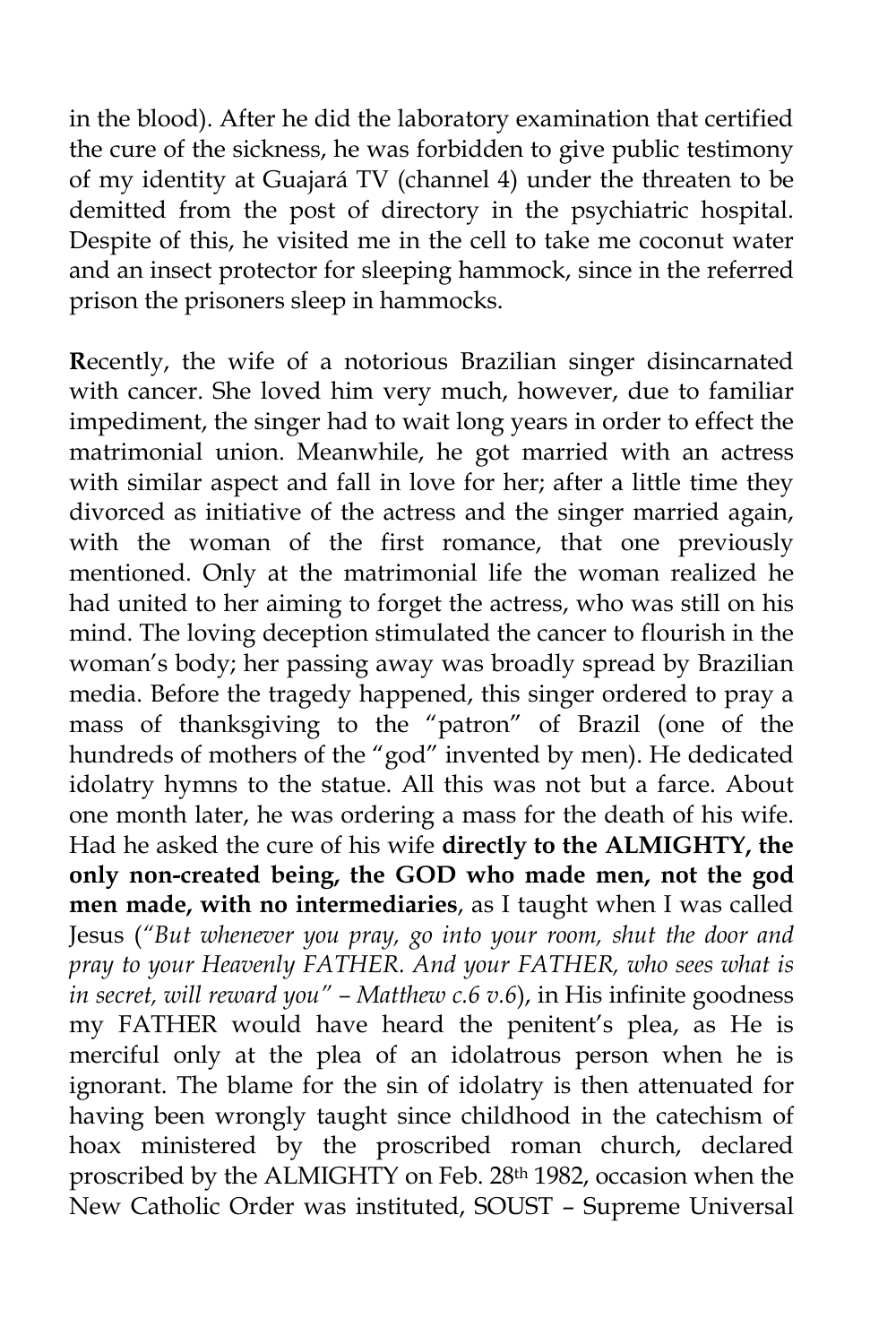Order of the Holy Trinity (see book AWAKENER 2nd part, the *Libertarian Act, the Divine Revolution in Photos*).

**A**n elucidated, well-educated person will hardly be assisted by Divine Providence when prostrating before statues because GOD despises the idols worshipers and ALMIGHTY's despise is synonym of curse. In the occasion when he was betrayed by his coreligionists, had Getulio Dornelles Vargas (the suicide president previously mentioned) asked help only to the LORD of life, with no intermediary, then he would have been inspired by GOD and not committed the extreme act, neither would have been at the mercy of cancer. However, he was spiritually abandoned as he arrogated in owner of the country with an attitude contrary to the democratic principles. As History well registered, ratifying the spurious roman decree of Pio XI, on May 31st 1931, without plebiscite he officially declared as patron of Brazil the statue cognominated "our lady appeared"; **was it a real divinity**, would have rendered him help facing the dramatic moment he lived (it is worth to remember that at the beginning she was found **without the main limb, in need that her head was aggregated**). Therefore, it was a fallible foreigner sinner man (Pio XI), supported by a dictator, who determined this subjection to the crippled amended statue invoked as "mother of god", in the conscious or unconscious attempt to diminish ALMIGHTY's majesty. It is absurd, incongruous, because GOD, the SUPREME CREATOR, **the only non-created being**, does not have mother.

**I**t is imperative that Brazilian people remove the reasoning padlocks (dogmas) and see that Brazil has turned its back to GOD while subjects to this malignant dictatorial imposition, kneeling in front of a blind, deaf and mute statue, venerated and worshiped as patron, "mother of god". That is the main impediment, the main obstacle so that my FATHER, that is your FATHER, my GOD, that is your GOD, blesses the Land of the Holy Cross, because **the statue, for being blind, does not see the misery, the misfortune of people; for being deaf, does not hear the clamor of people; for being mute cannot intercede together my FATHER, LORD and**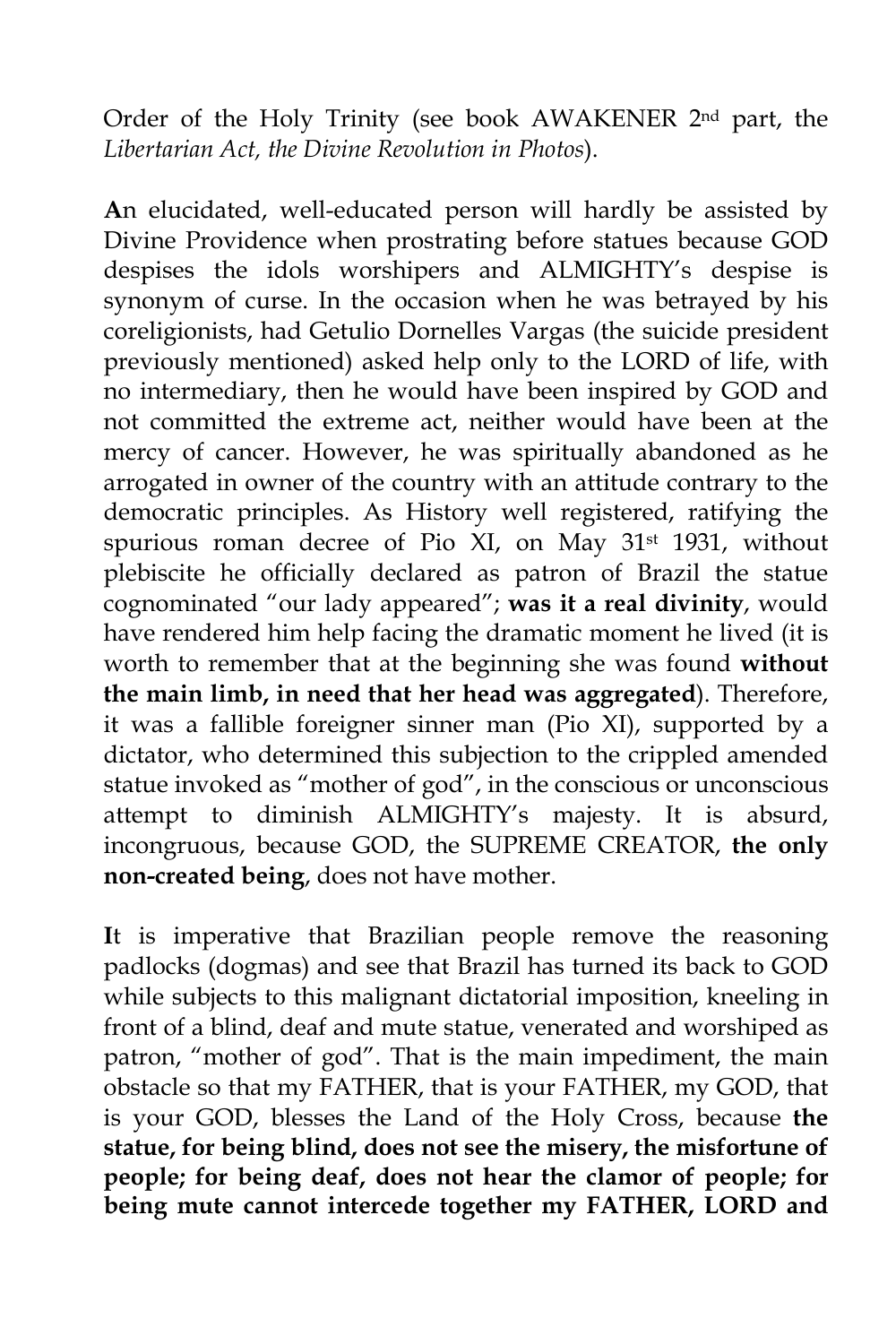**GOD in favor of anyone, not even speak words of blessings.** Behold what the LORD said regarding the seriousness of idolatry sin, plentifully registered in the Holy Scriptures: *'I am the LORD, your GOD. You will not make idols nor sculpture images to worship at them, because I am the LORD, your GOD' (Leviticus c.26). 'The idol, work of human hands, is accursed' (Book of Wisdom c.14 v.8). 'Outside the Kingdom of GOD are idolaters… and whosoever love and make a lie' (Revelation c.22 v.15). 'I am the LORD, that is my name. My glory I give to no other, nor will allow the praise that belongs only to me be given to idols' (Isaiah c.42 v.8* – read *Divine Sword* inside book AWAKENER 3rd part).

**T**herefore, being so simple and gratuitous the vaccine anticancer – it is worth remember once more, **consists on FAITHFULLY FULFILLING THE FIRST COMMANDMENT OF DIVINE LAW** – why then thousands and thousands of people continue to die year after year victim of this sickness? The answer is very simple. The current medical system is professional-monopolist, generally turned to profit. Thus, the only and infallible vaccine anticancer, being gracious, contests the basic economic interests of contemporary hospital system. This sickness is a huge, fabulous source of profit: it involves dozens of billions of dollars every year and represents one of the greatest generators of income in hospitals. Furthermore, while there is the boycott imposed by organized lack of information in the media, I do not have the chance to reveal to mankind the vaccine given by my FATHER. **The truth is that, while huge amounts of money are spent in search of an antidote, people not informed are unable, prevented from discovering that the cure resides into their own inner.** 

**Medicine came from the ALMIGHTY**. In the Holy Scriptures, in the book of Sirach chapter 38 it is written: *"Honor physicians for their services, for the LORD created them, for the gift of healing comes from the ALMIGHTY… The LORD created medicines out of the earth, and the wise will not despise them"*, despite not all physicians are faithful to the CREATOR nor to Hipocrate's swearing. As well as in all professions, unfortunately in Medicine there are also mercenaries,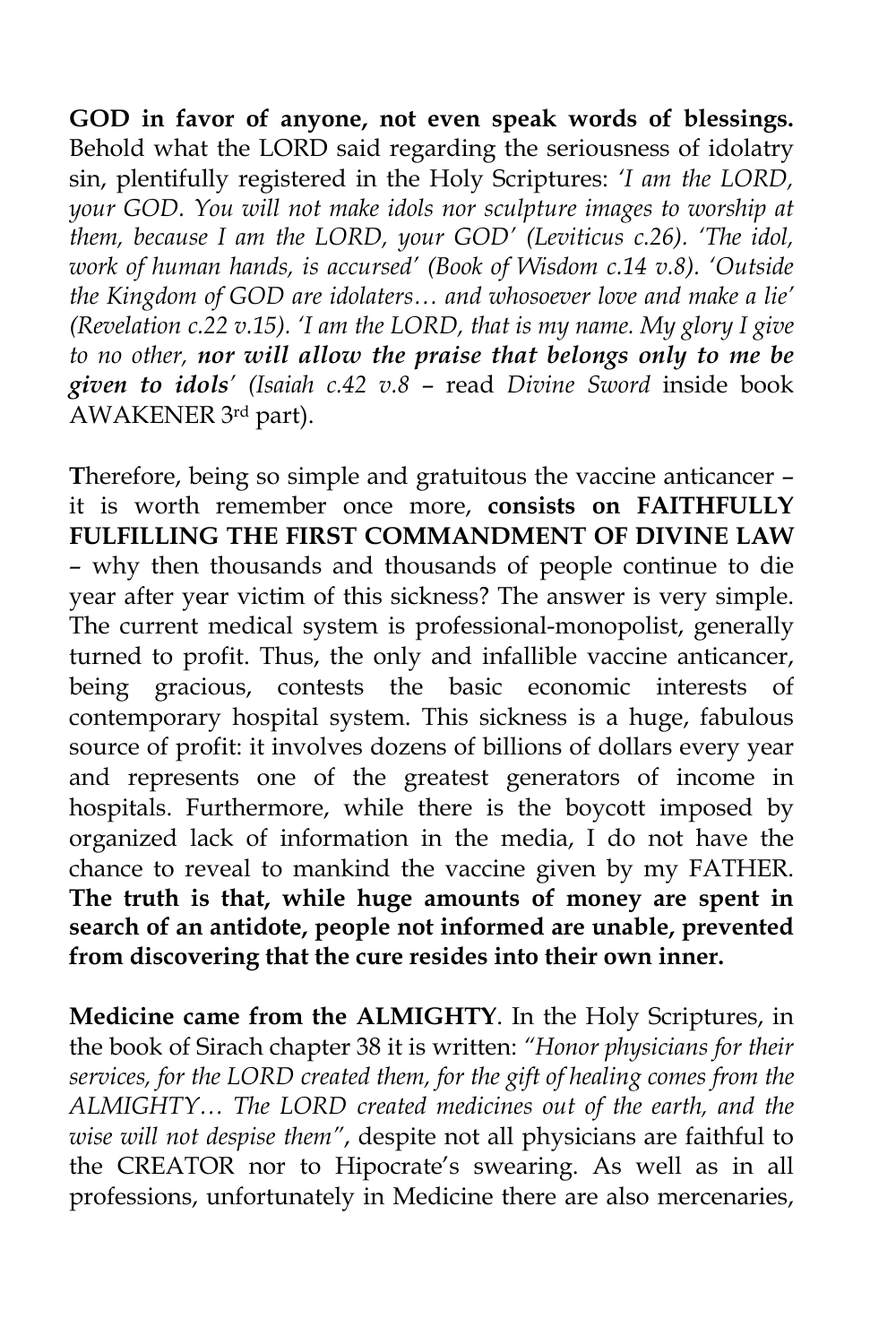delinquent people, who only seek for illicit profit; some of them, the most unlucky ones, are unmasked and put in jail.

**I**n 1978, when I was invited to speak to the allopath doctors in the Cancerology Society of La Paz (Bolivia), when I exposed the gracious, free vaccine anticancer, some of them were indignant, others furious, and exclaimed: "What helps our long years of study in university, the exhaustive hours of research in masters degree abroad, **if the vaccine is so simple and, if revealed to mankind, is at the reach of any individual**!" Few of them, however, assimilating my words, was meditative and, being intellectually honest, kept favorable to the irrefutable truth emanated from my FATHER, who is the LORD of life. One of them, in a reverent gesture, offered to take me back to Hotel Glória in La Paz, since the president of the association, after listening to the revelation, disappointed, contested in her interests, was rude, uncivil and did not allow the motorist to take me back to the hotel. During the itinerary, this doctor told me: "I rejoice that GOD has revealed the solution, the antidote of this terrible disease".

**W**hen my FATHER, LORD and GOD established the first commandment determining we should love Him before everything, it was not for selfishness, arrogance, prepotency or to diminish human beings, either to reduce them to their concerning insignificance in front of the cosmos, the infinite. On the contrary: **for goodness and love, He revealed to human beings the fundamental commandment that provides security, spiritual welfare, mental equilibrium, finally, the necessary and indispensable for living happy on Earth** (*"But strive first for the kingdom of GOD and His righteousness, and all these things will be given to you as well" – Matthew c.6 v.33*).

**W**hen you love, before everything, my FATHER, that is your FATHER, my GOD, that is your GOD, **the only uncreated being, the only eternal, the only being worthy of worship and veneration, the only LORD of the Universe**, you establish a symbiosis, an energetic chain of dynamic reciprocal love that will